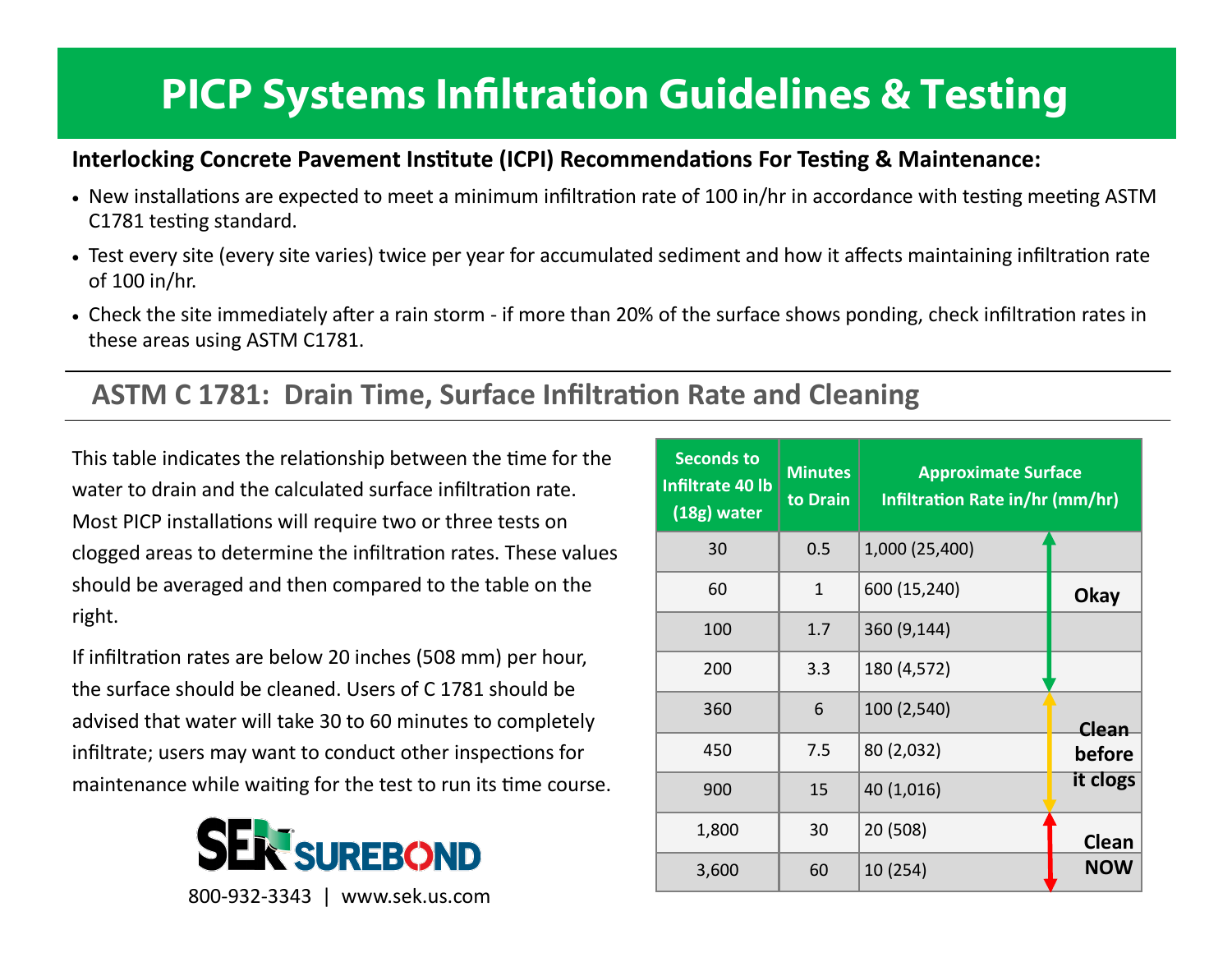## **SEK-Surebond's PICP Joint Stabilization Testing**

### **PermChip & PermStikTM Infiltration Testing**

| Performed By:          | Chicago Testing Laboratory, Inc.                                             |
|------------------------|------------------------------------------------------------------------------|
| Test Location:         | St. Charles, IL                                                              |
| <b>Test Date</b>       | May 22, 2018                                                                 |
| Test Standard:         | <b>ASTM C1781</b>                                                            |
| Pavers Used:           | 3.125" Pavers                                                                |
| Joint Infill Material: | PermChip: Sunset Red, Saturn Tan, Stormy Gray &<br><b>Eclipse Black</b>      |
| Stabilizer:            | SB-1000 PermStik™ PICP Chip Stabilizer                                       |
| Specifics:             | Testing was performed on both stabilized &<br>un-stabilized (loose) PermChip |





#### **Results Summary:**

**Both Unstabilized PermChip** and **Stabilized PermChip** with **SB-1000 PermStik** tested well above minimum target of 100 in/hr infiltration rate. Both are likely to test similarly on all installations, regardless of region or circumstances, if PICP installation specifications per the ICPI are followed.